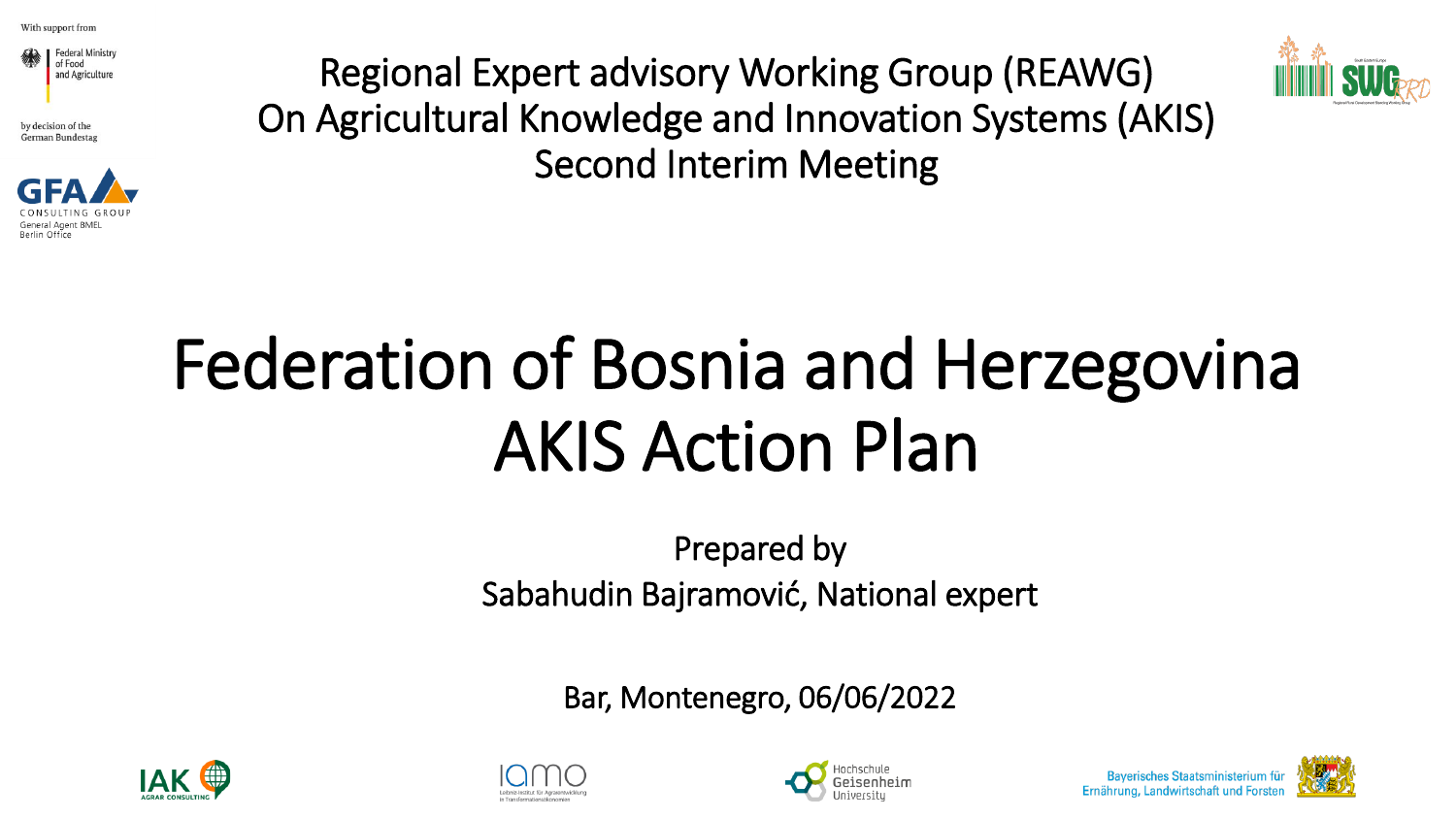

by decision of the German Bundestag

## Introduction remarks





AKIS is still undeveloped in the Federation of BiH.

- Although there are many actors in this system among them there is no interaction.
- Draft Strategy of agriculture and rural development of Federation of BIH 2021-2027 (expectation: sending to Parliament for adoption July 2022)
	- One of four strategic goals: Modernization of the agricultural sector by encouraging and exchanging knowledge, innovation and digitalization agriculture and rural areas and promoting their use
	- Establishment of a Agency for payment of FMAWMF staff from cantonal advisory services - advisory rather than administrative work
	- Measure: Support to knowledge and information transfer
	- Strategic project: Establishment of AKIS in Federation of BiH (Budget EUR 1.1 million)
- $\blacksquare$  Roadmap Basis for Action Plan







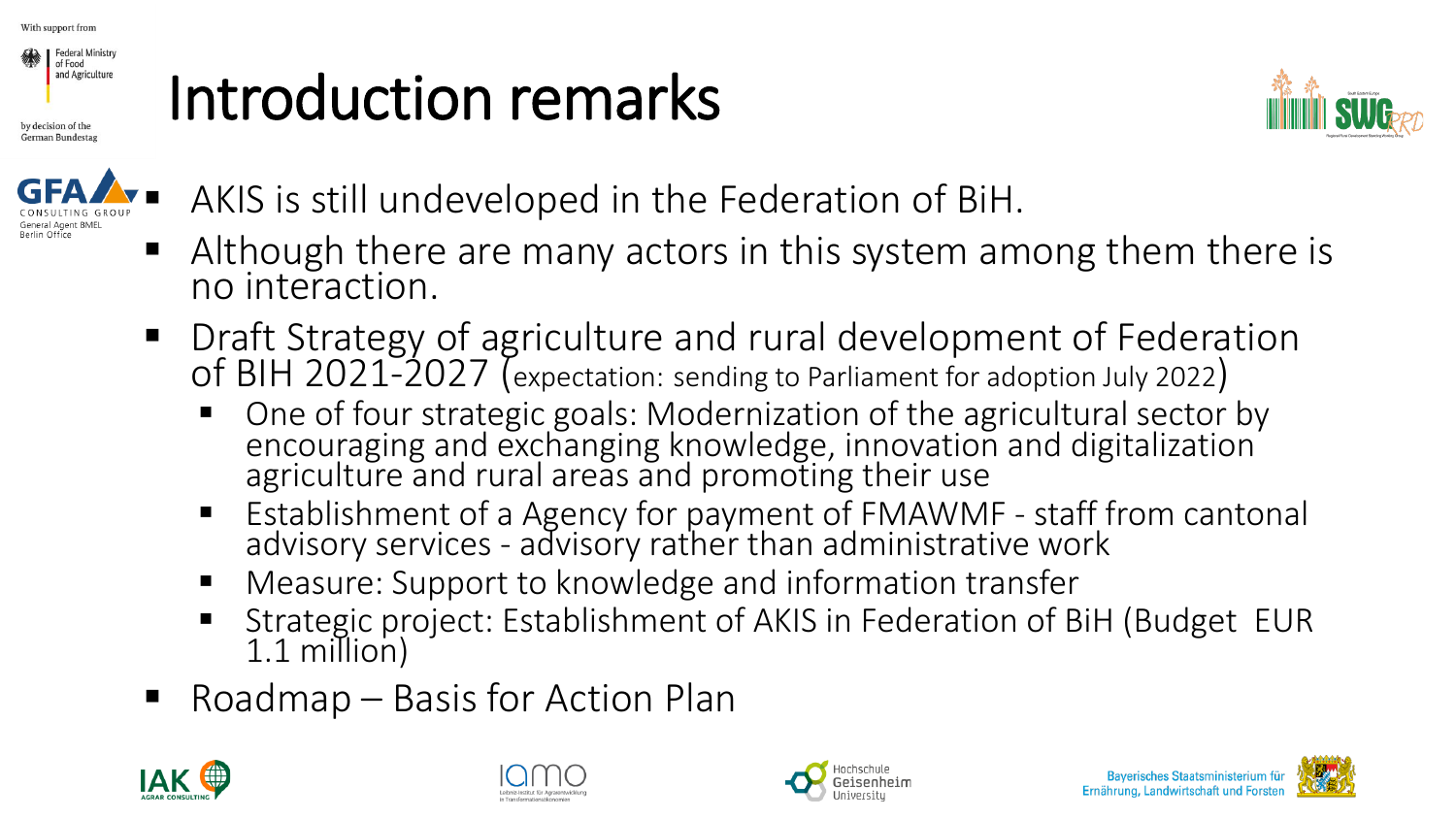

by decision of the



### Road Map – Main objectives (Novi Sad workshop)



- 1. Formalization of AKIS
- 2. Introduce of new structure in the AKIS
- 3. Capacity building of the entity and canton (10) level advisory services
- 4. Strengthening the capacities in the research and education sector and institutional supporting of RITT
- 5. Internationalization of science and external fundraising
- 6. Raising farmers' awareness of the importance of knowledge and innovation transfer







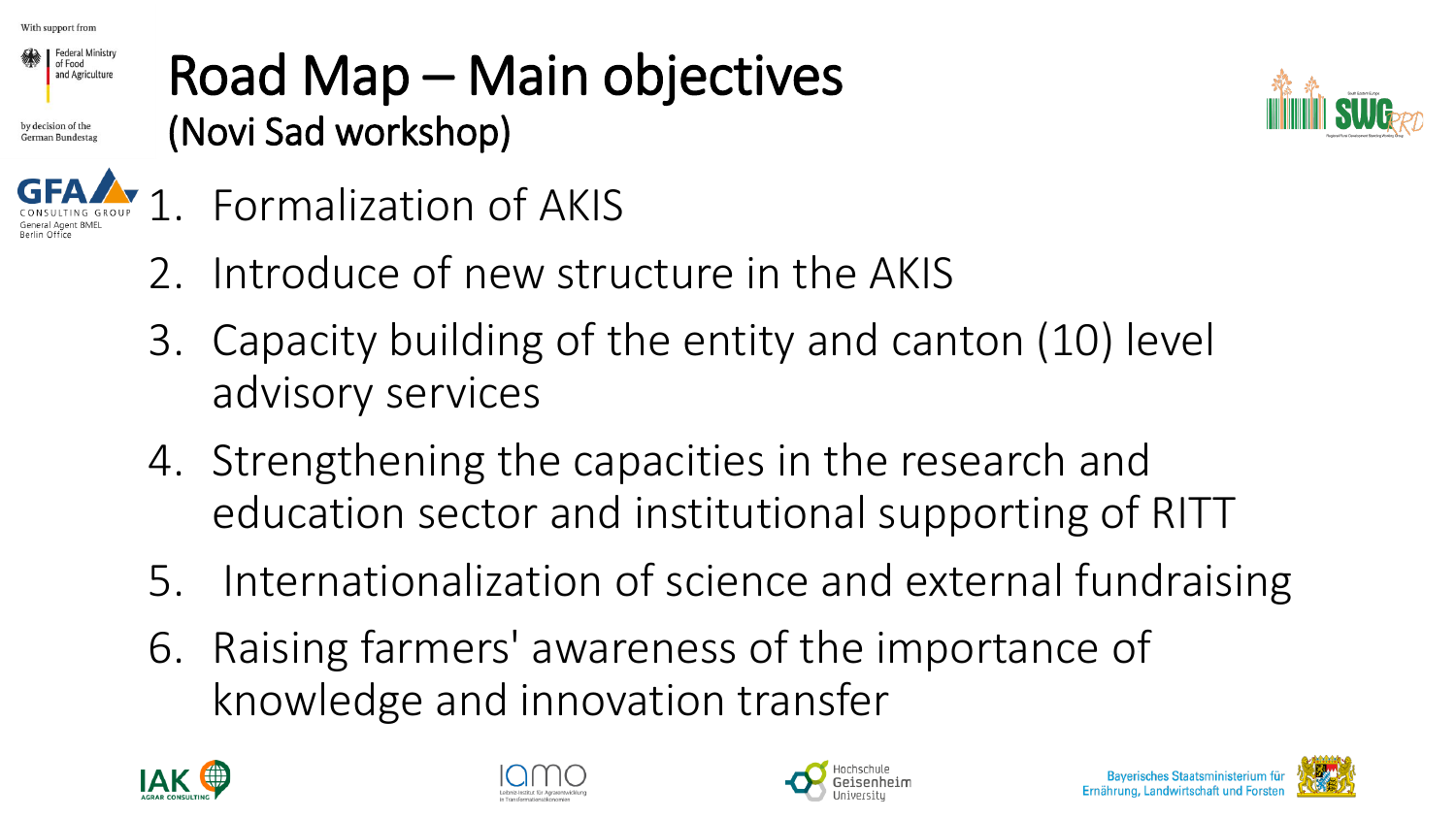

German Bundesta

## AKIS Plan – main objectives





- 1. Formalization of AKIS
- 2. Capacity building
- 3. Operationalization of AKIS (work of operational group)







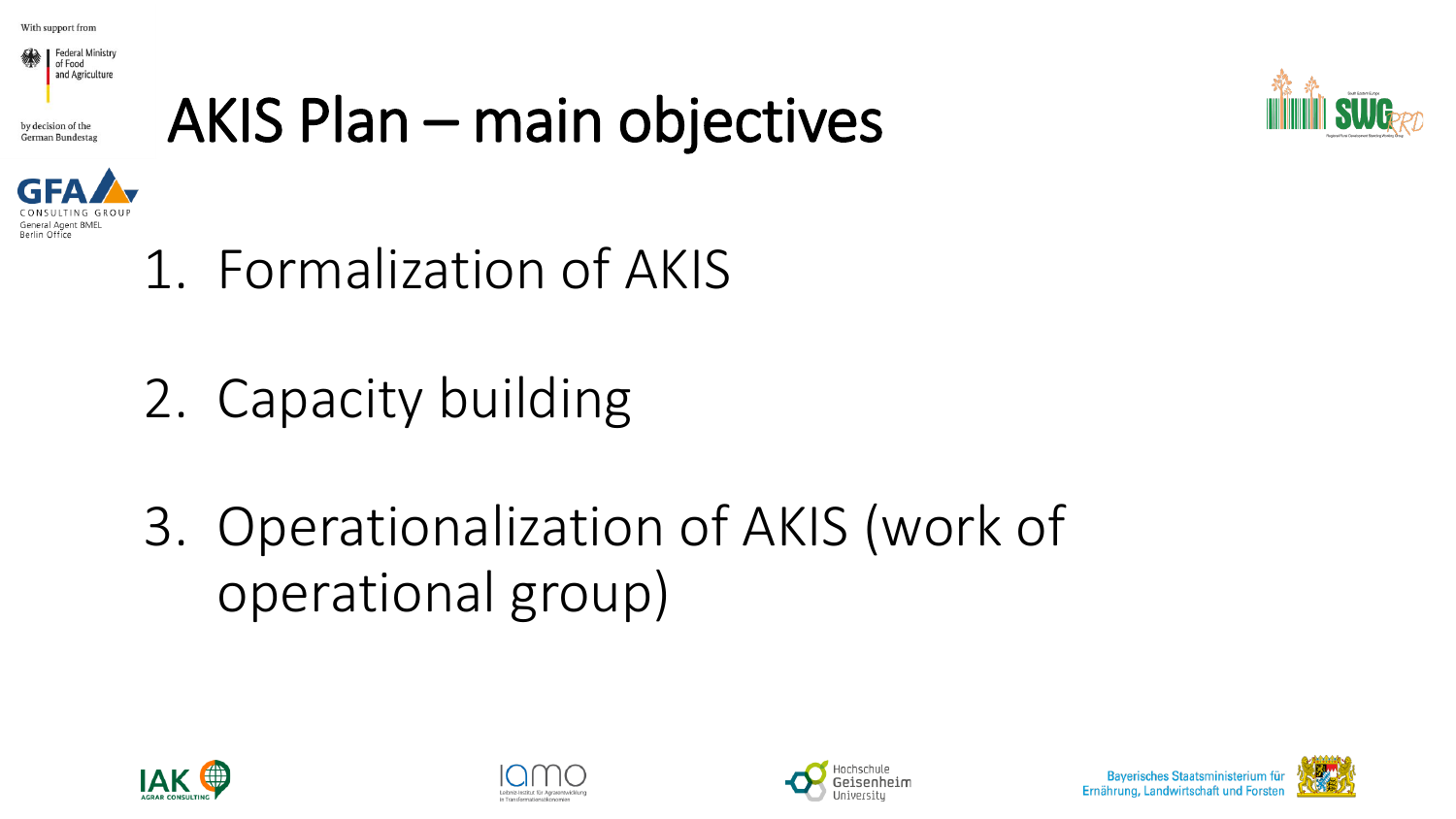

by decision of the **German Bundestag** 



## 1. Formalization of AKIS Specific objectives



- Preparatory actions related to the analysis of the potential and motives for the establishment and work of the future AKIS
- Creating and enacting the necessary legislation for the establishment and functioning of AKIS
- Establishment of the AKIS coordinating body (coordination committee and operational groups)







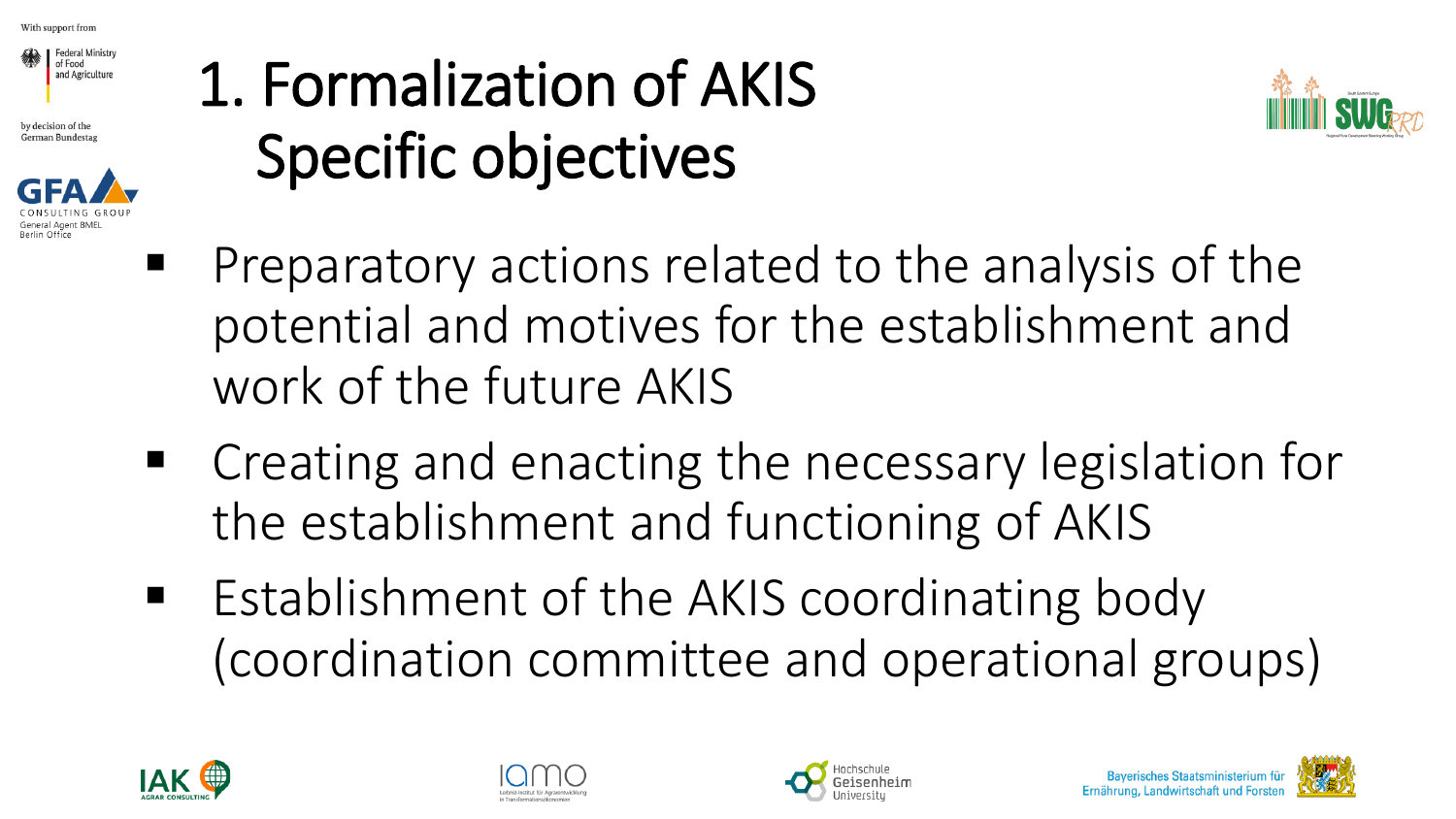

by decision of the German Bundestas



Preparatory actions related to the analysis of the potential and motives for the establishment and work of the future AKIS Required action



- Identification of potential actors
- Contacting and informing identified actors (obligatory advisors, farmers, administration)
- Holding/organization of working meetings (workshops)
- Reporting and evaluation
- Deadline: End of 2022
- **E** Impact 7, Feasibility 5







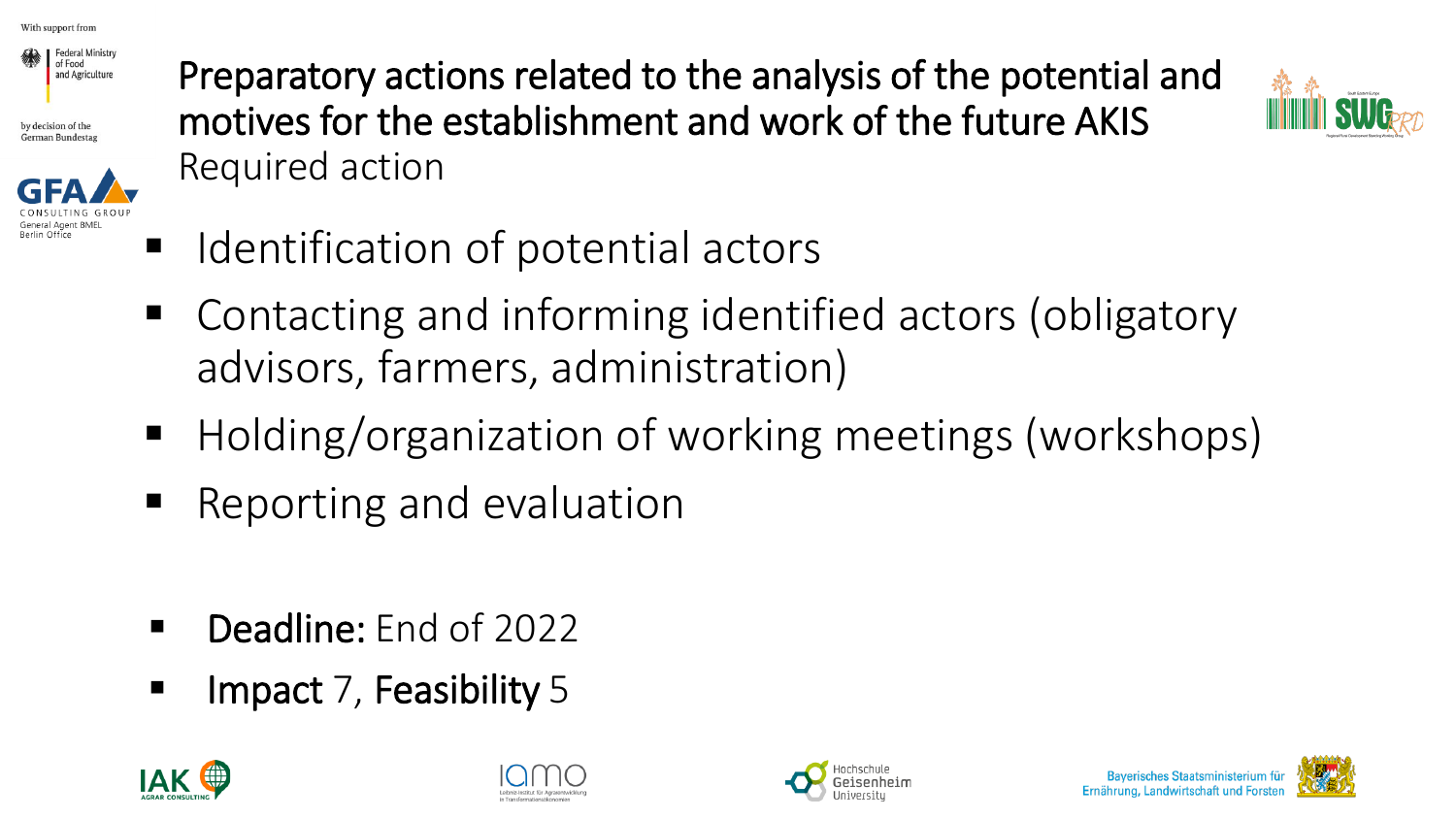

by decision of the German Bundestas



Creating and enacting the necessary legislation for the establishment and functioning of AKIS Required action



- Establishment of a working group for drafting the Law regarding AKIS
- Adoption of the legislative framework for AKIS
	- **Deliverables:** AKIS draft Low, AKIS low (articles)
- Deadline: Beginning of 2023
- Impact 6, Feasibility 4







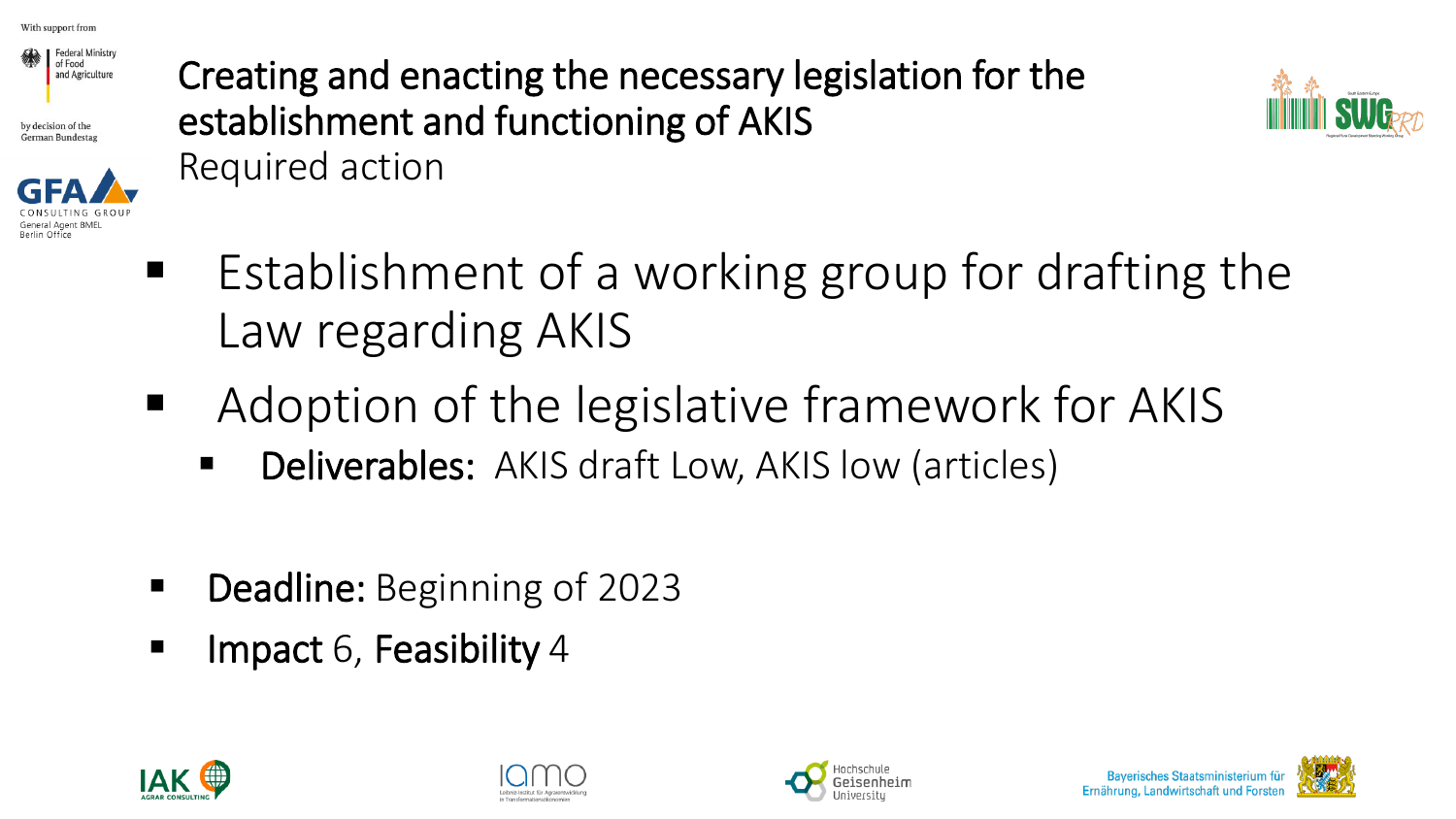

by decision of the German Bundestag



Establishment of the AKIS coordinating body (coordination committee and operational groups) Required action



- Establishment of a coordinating body (in accordance with the adopted law)
- Establishment of operational groups
	- **Deliverables:** Coordination committee formed and operational groups formed
	- OGs include representatives of agricultural producers, science (research), agricultural advisers, administrations (institutions), chambers of commerce (market knowledge), media (portals, TV and radio) and consumer associations.
	- OGs can be sectorial or horizontal (i) market and marketing, (ii) food quality and safety, (iii) technology or regional / territorial.
- Deadline: Mid of 2023
- Impact 7, Feasibility 5







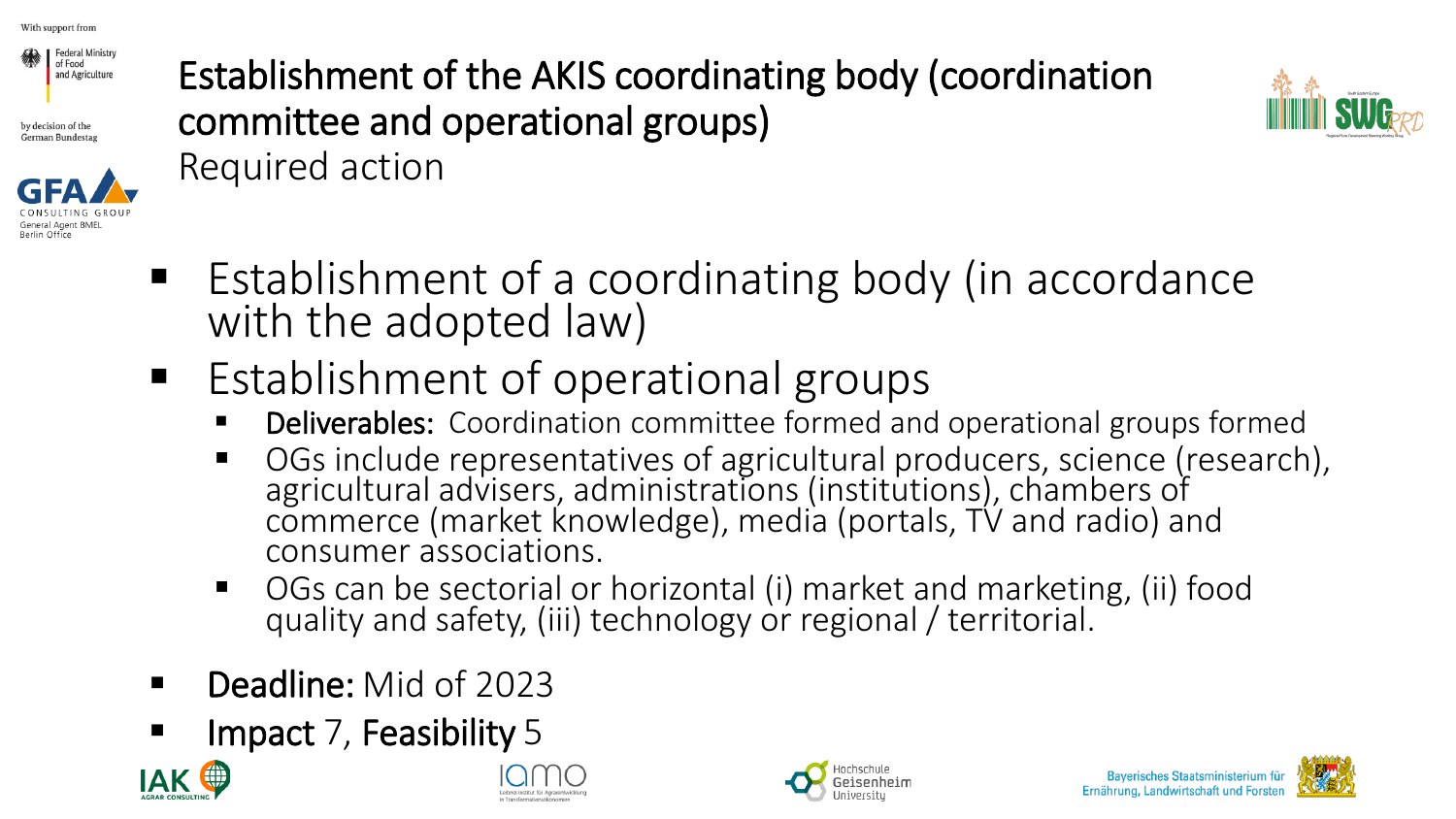

by decision of the German Bundestag



## 2. Capacity building Specific objectives



- Strengthening agricultural advisory
- Strengthening research and scientific capacities
- Raising farmers' awareness of the importance of knowledge transfer







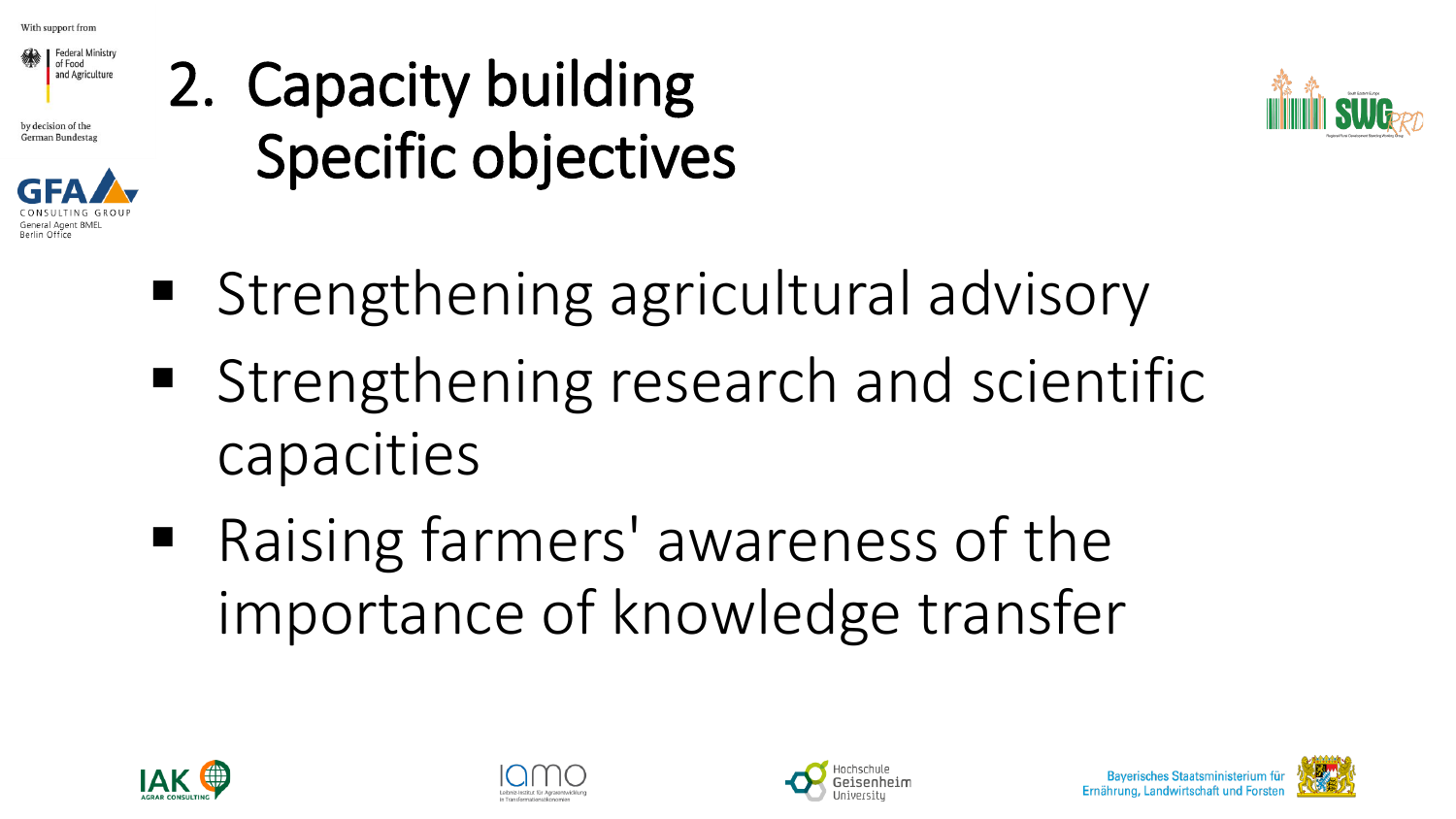

by decision of the German Bundestag

#### Strengthening agricultural advisory Required action





- Optimization of the number of agricultural advisors
- Strengthening the infrastructure capacity of advisory services
- Better positioning of the current public advisors
- Strengthening the role of private agricultural advisory
- Organization of continuous trainings, seminars and licensing trainings of advisors as a way of updating and validating their knowledge and qualifications
- Promotion of the work of advisors
- Website development and formation of central servers (portals) of the AKIS system
- Introduction of practical experimental research in advisory services
- Bilateral exchange and visits to examples of good practice
- Deadline: End of 2023, beginning of 2024
- Impact 7, Feasibility 3







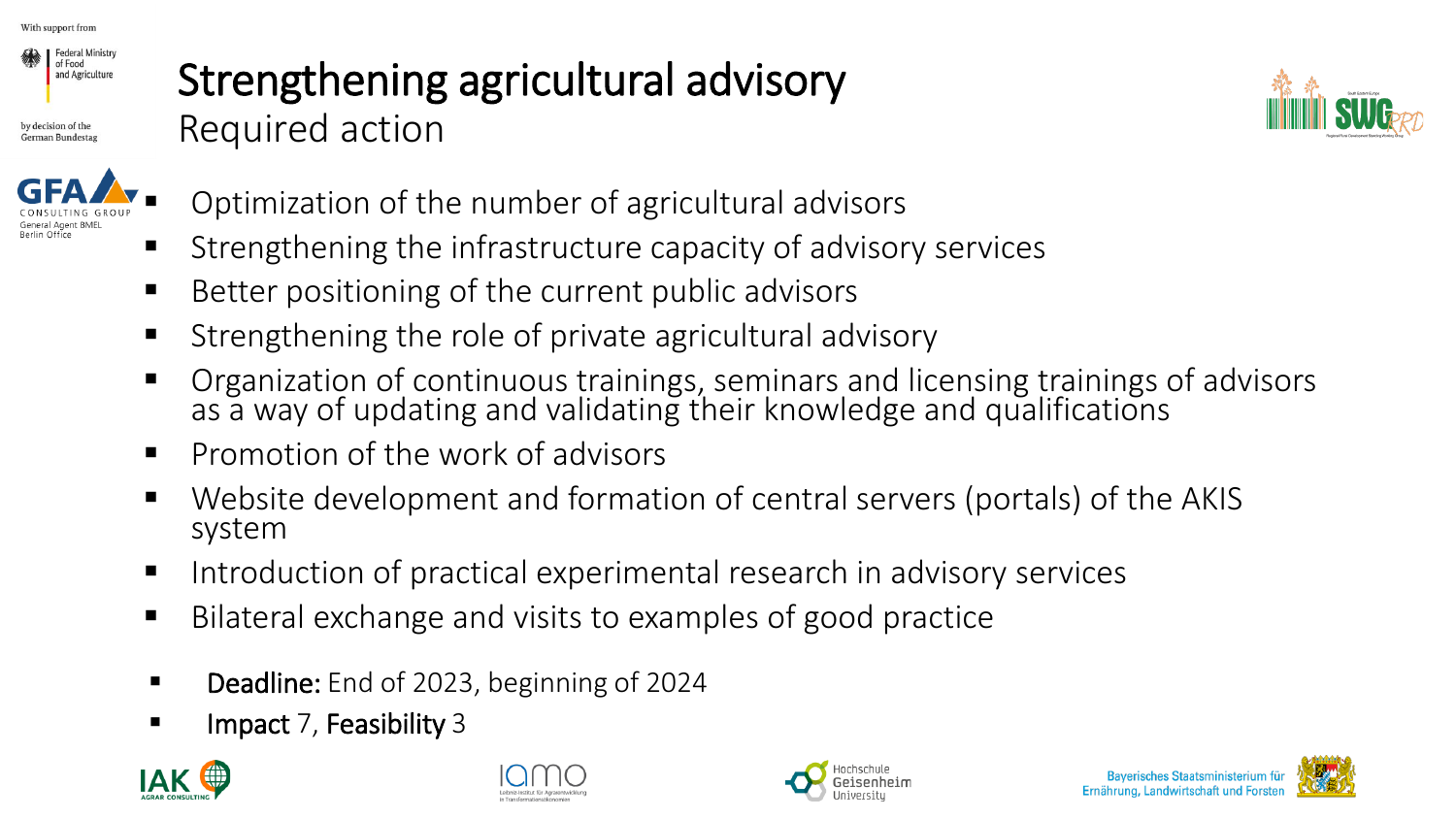

by decision of the

#### Strengthening research and scientific capacities Required action





- Increasing funds for the development of science, research and education
- Establishment of a pilot program to support applied research in agriculture (financed by the agricultural budget of the FMAWMF)
- Participation (mobilization) in projects with international character (financing)
- Deadline: Beginning of 2024
- Impact 6, Feasibility 2







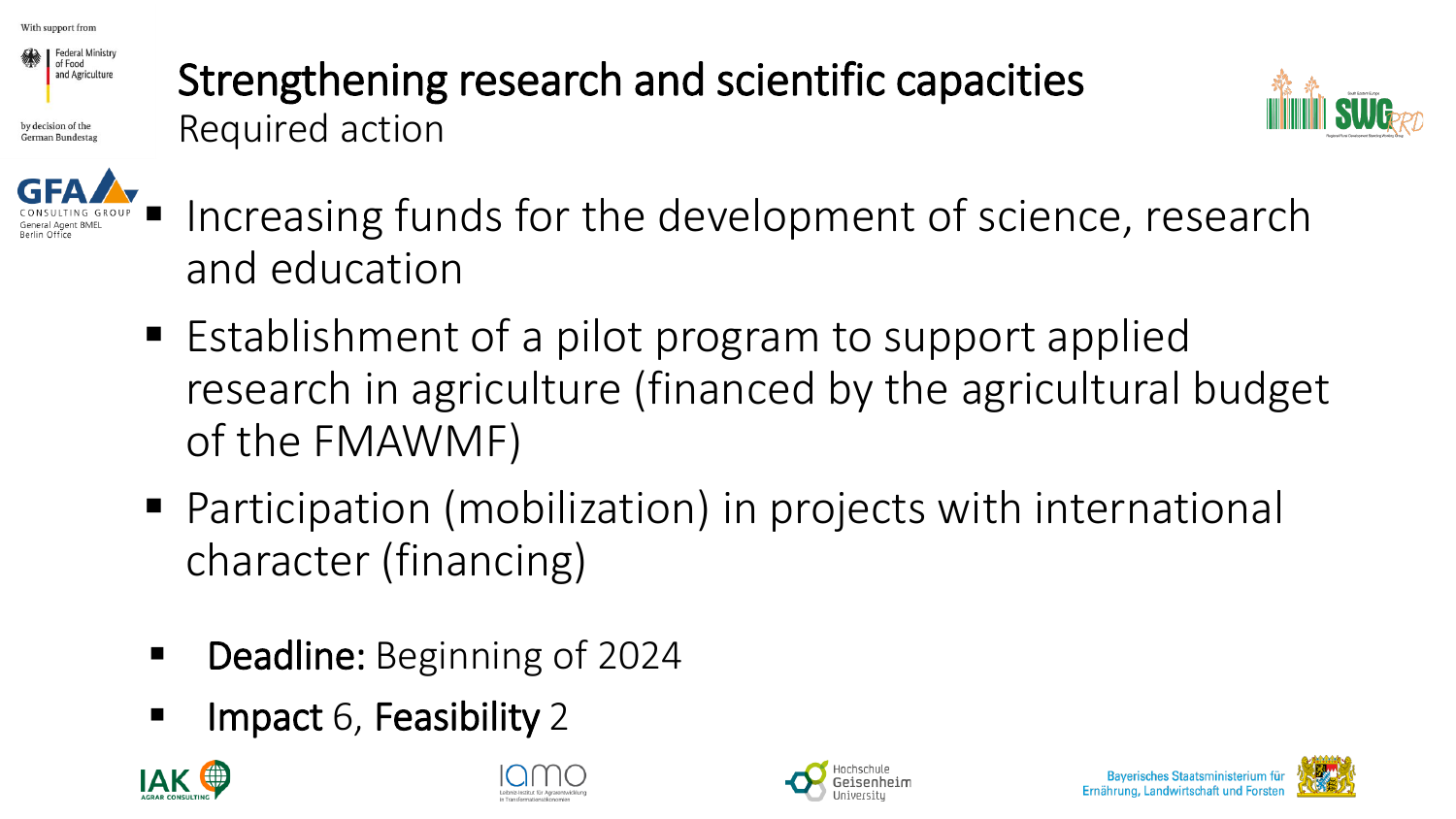

by decision of the German Bundesta Raising farmers' awareness of the importance of knowledge transfer Required action





- Promotion of the work of advisory services through social networks and other media
- Providing access to good practices and examples (for farmers)
- Informing agricultural producers and other actors in the sector about their own activities through various forms of communication
- Informing and educating agricultural producers in accordance with available resources
- Website design
- Video recording of examples of good agricultural practice and placement towards farmers
- Deadline: End of 2023, continuously
- Impact 6, Feasibility 4









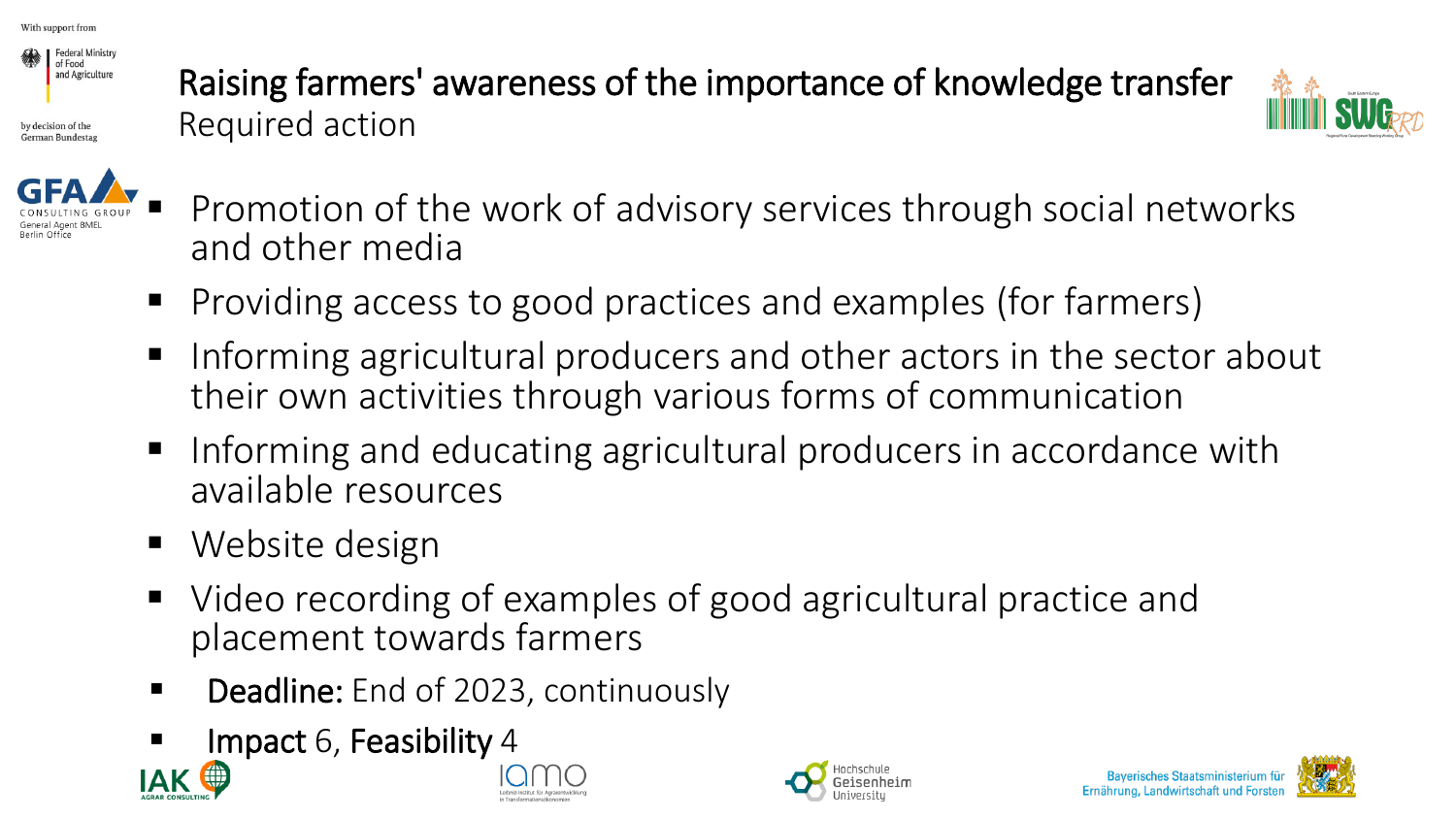

by decision of the **German Bundestas** 



## 3. Operationalization of AKIS Specific objectives



- Transfer of knowledge and technology of existing solutions that are in use
- Creating solutions and innovations based on articulating problems from the field
- Establishment of STP (Science and technology park), centres of excellence, demonstration farms and the similar.
- Coordination of AKIS activities







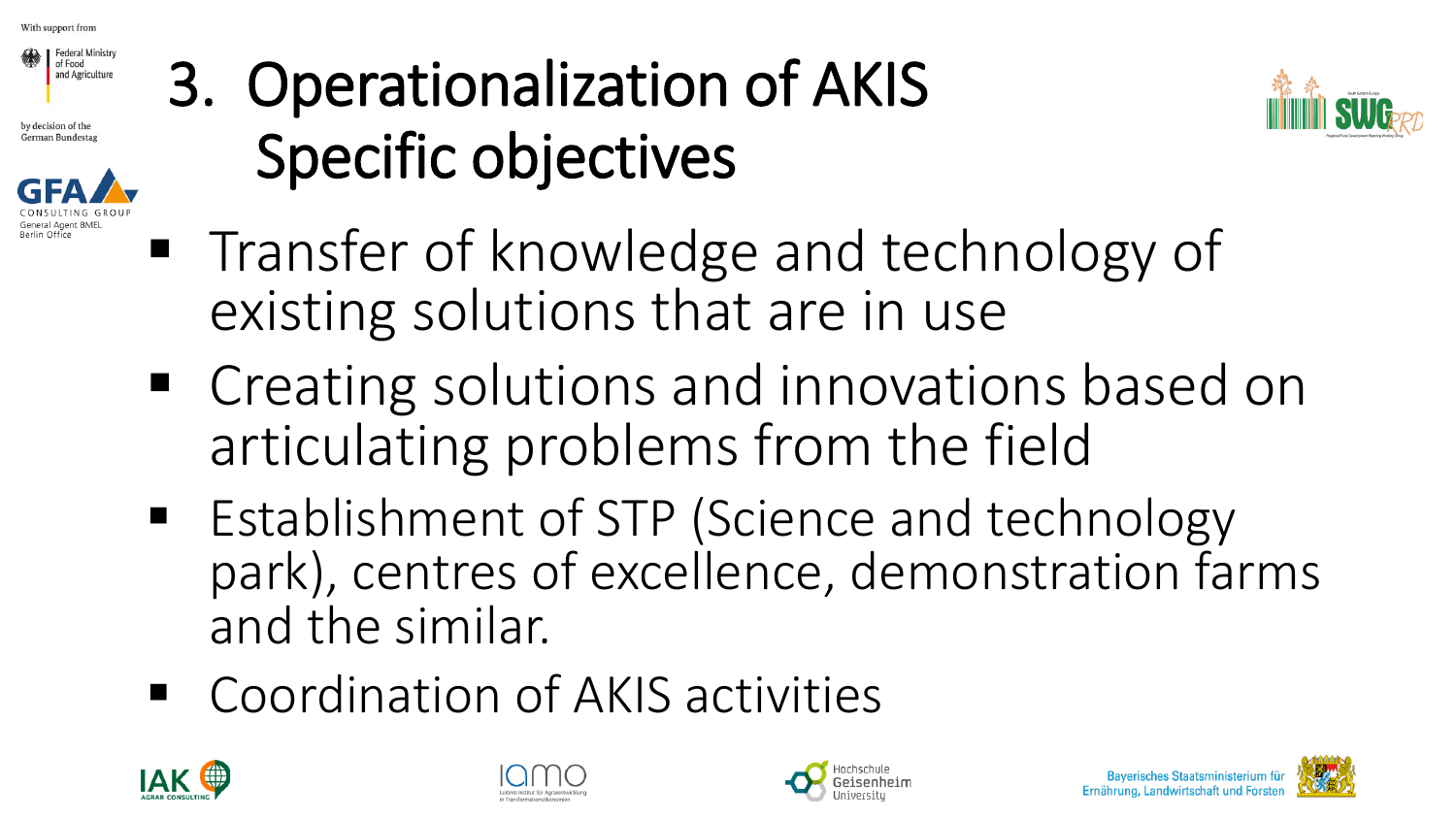

by decision of the German Bundesta



#### Transfer of knowledge and technology of existing solutions that are in use Required action



- Actualization of problem solving and identification of good practices
- Development of a plan for the realization of knowledge transfer
- Realization of knowledge transfer
- Deadline: Beginning of 2024, Continuously
- Impact 7, Feasibility 3







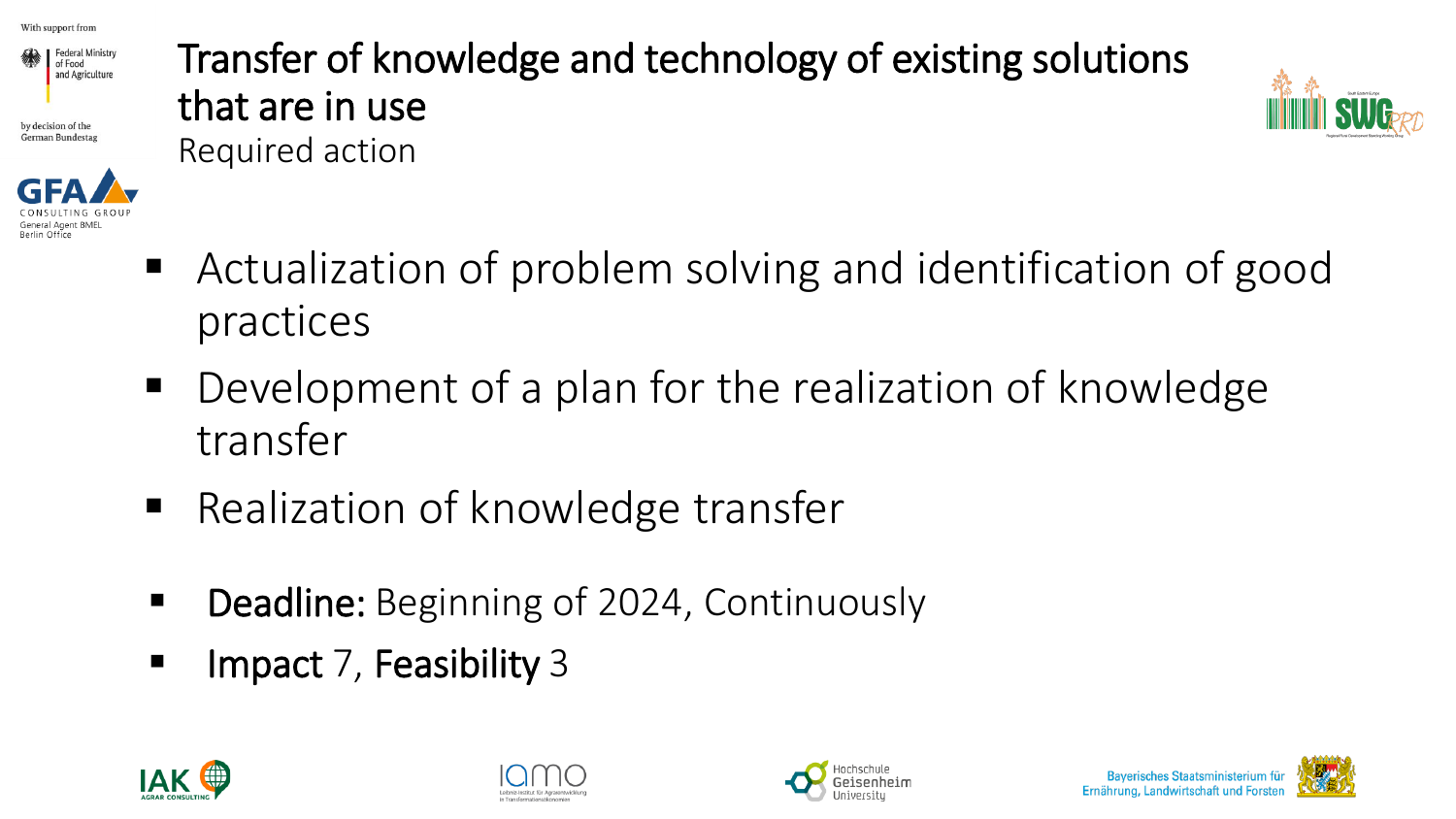

by decision of the German Bundestas



#### Creating solutions and innovations based on articulating problems from the field Required action



Articulating the problem

- **EXT** Articulating the real needs of farmers and focusing on solving those problems that will bring the greatest benefit to farmers
- Creating a project concept
- **Project approval**
- Implementation (realization) of the project
- Monitoring and evaluation
- Dissemination
	- Identifying key actors in the field that can contribute to the dissemination of good practices (demonstration farms or so-called star farmers)
- **Deadline:** Beginning of 2024, Continuously
- Impact 7, Feasibility 3









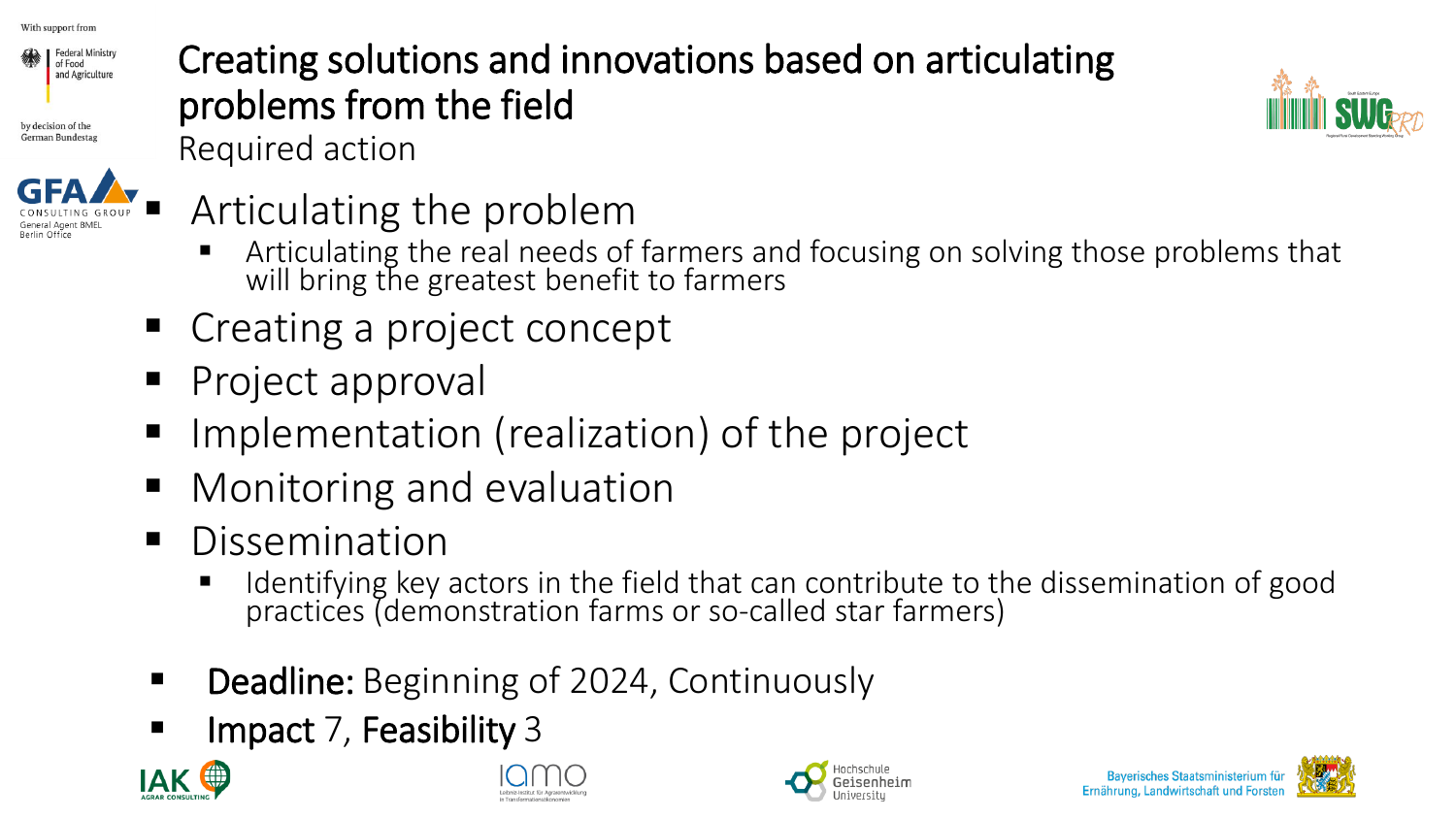

by decision of the German Bundestas



Establishment of STP (Science and technology park), centres of excellence, demonstration farms and the similar Required action



- Establishment of STP
	- Too expensive
	- Feasibility questionable
- Establishment of centres of excellence (Faculties)
- Establishment (construction) of demonstration farms
- **Deadline:** Beginning of 2024, Continuously
- **EXECUTE:** Impact 6, Feasibility 2









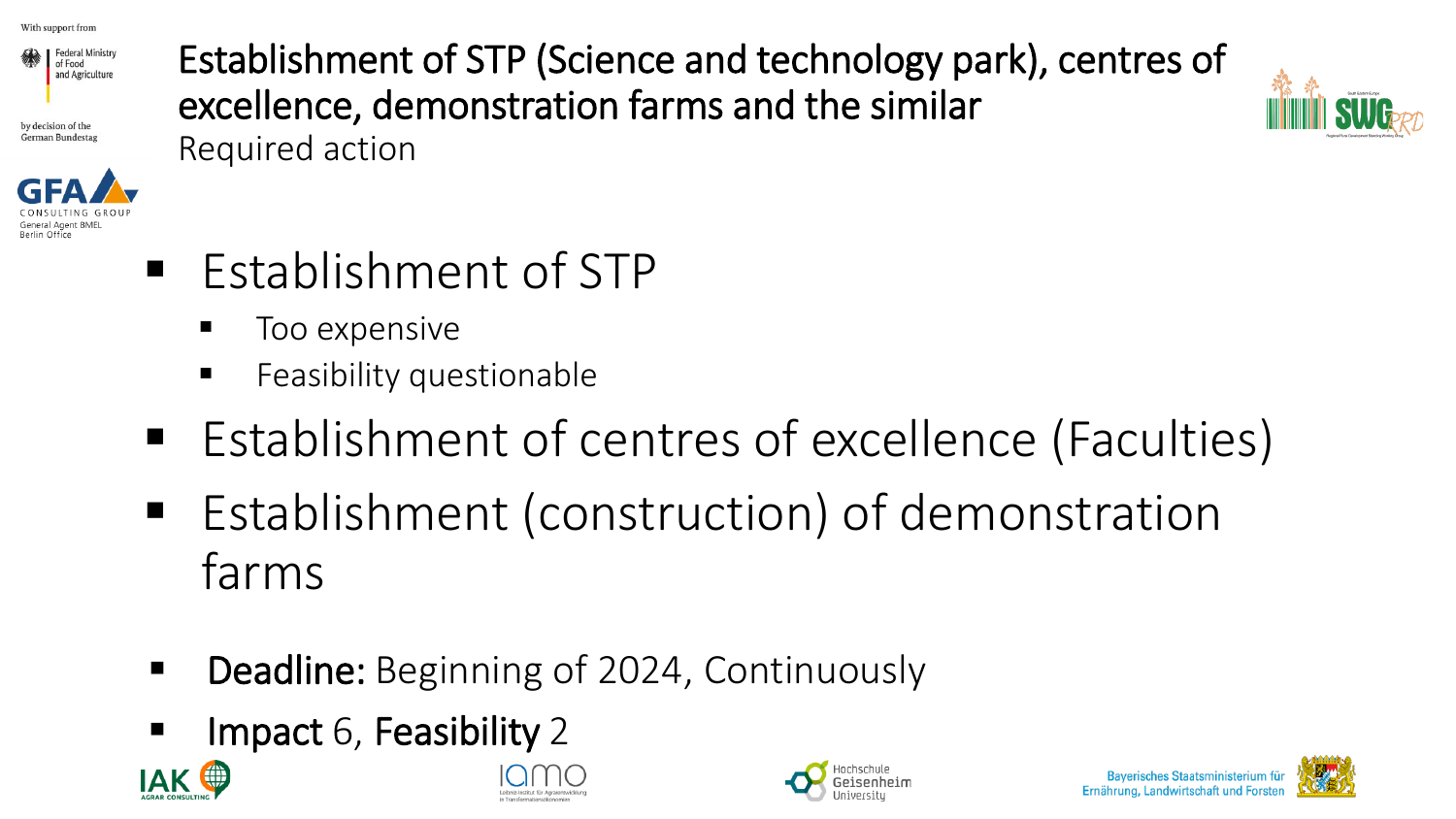

by decision of the German Bundesta

Berlin Office



Coordination of AKIS activities





- Development of strategic documents strategic directions of development (of AKIS)
- Preparation of reports
	- **Deliverables:** Annual report on work of AKIS
- Deadline: Beginning of 2024, Continuously
- Impact 7, Feasibility 3